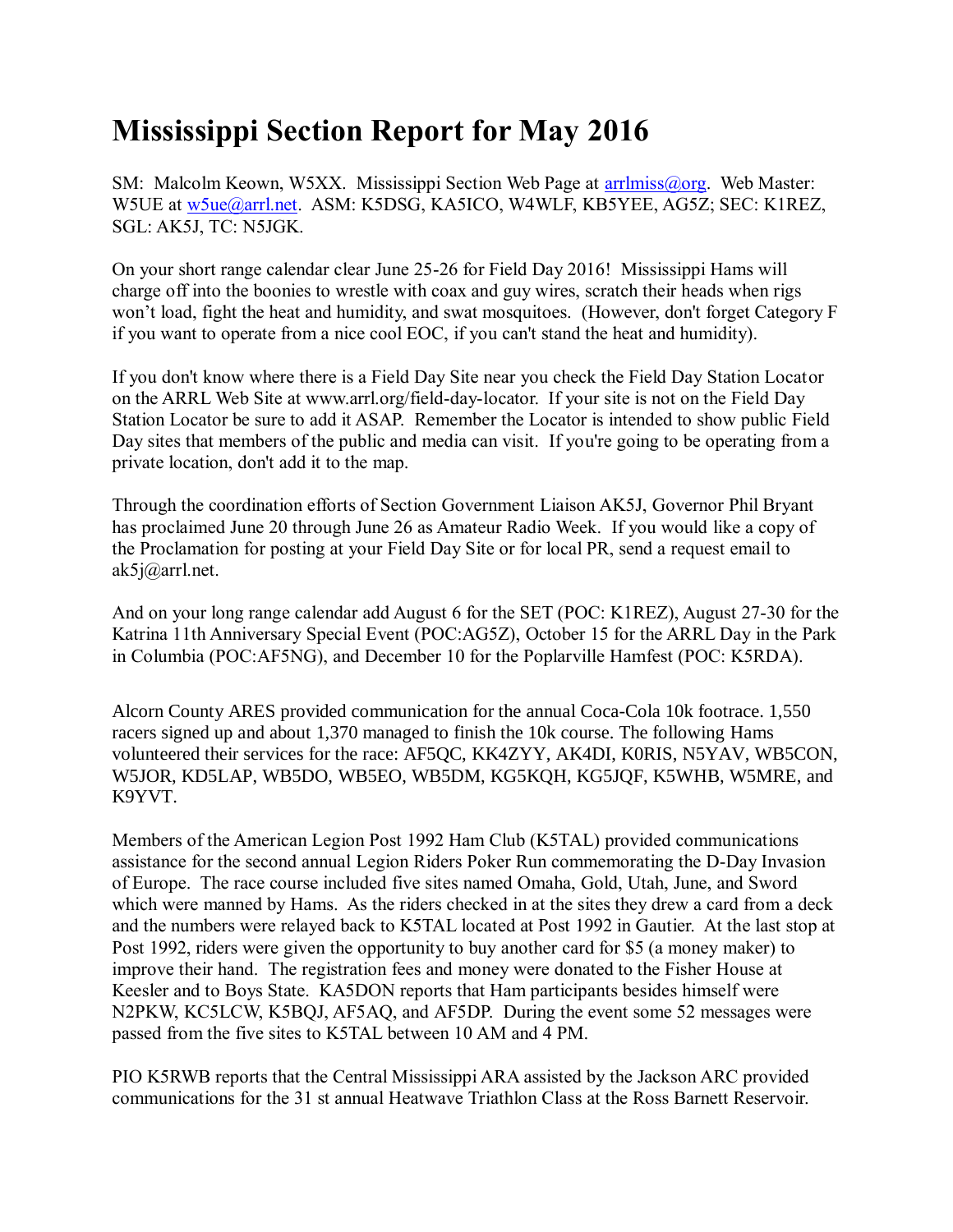The title was a little misleading in that at starting time at 7 AM the air temperature was in the high 70s and the water temperature was near 83 degrees. More than 250 men and women took part in the event which included a one-half mile swim, 24 mile ride along the Natchez Trace, and a 24 K run. Following the event which ended about noon Bob reports that a fine meal was served and the winners were announced. Operators were WM5A, K5BLL, K5CID, K5GCY, KD5GMC, K5RWB, and KF5TNZ.

As part of the National Park's 100 th Anniversary Celebration and the Museum Ships on-the Air Weekend, the Vicksburg ARC deployed to the Vicksburg National Military Park and the USS Cairo. Some 250 QSOs were made in six hours in spite of the heat and humidity. Those participating were N5JGK, K5NRK, K5IMT, W5WAF, and W5XX.

Welcome to the following new Hams in Mississippi in May: AF5FG, Andrew – Horn Lake; KG5NLR, Jarrod – Booneville; KG5NOE, Clayton – Waveland; KG5NOF, Gary – Saucier; KG5NOG, Roger – Gulfport; KG5NOH, Henrie – Gulfport; KG5NPR, George – Brandon; KG5NSN, Robert – Amory; KG5NSV, David – Pascagoula; KG5NTX, Jason – Ocean Springs; KG5NUB, Phillip - Waynesboro; KG5NUC, Chris – Ellisville; and KG5NUD, Michael – Petal.

Invite one of these new Hams to your next local club meeting!

Also welcome to the following new ARRL Members in May: KG5AFG, John – Biloxi; KJ5BE, Mike – Jackson; AG5DO, Austin – Hattiesburg; N5FYN, Marilyn – Florence; KB5GGN, Dianne – Clinton; KG5JDQ, Stephen – Tupelo; KG5JKO, Tony – Columbia; KE5K, William – Brandon; KF5LBK, Noel – Bay Saint Louis; KG5MEY, Lillian – Bay St. Louis; KG5MPE, Donald – Ellisville; KG5NEZ, Toxie – Hattiesburg; KG5NLR. Jarrod – Booneville; KG5NOG, Roger – Gulfport; KG5NOH, Henrie – Gulfport; W5SID, Sid – Aberdeen; and W5WAF, Bill – Vicksburg.

As of April 30 ARRL Membership in Mississippi was 1,117 down 13 from the last report on April 30. Let's go back to work on membership!

And last but not least welcome to KD4VVZ as DEC for the Gulf Coast, KF5MWE at EC for Clark County, KG5GMI as AEC for Hinds County, and K4FMH as AEC for Madison County.

Congratulations to the following on their upgrades: KM4FHT, Morris – Olive Branch; KG5JDQ, Stephen – Tupelo; KG5JJY, Charles – Clinton; KG5JVF, Byron – Ecru; KG5KQH, Jesse – Corinth; KG5LEW, Brad – Buckatunna; KG5LLO, Gary – Walnut; KG5LLP, Harold – Southaven; KG5MPE, Donald – Ellisville; KI4TPQ, Lynn – Tupelo; and KF5WVJ, Rickey – Nesbit.

Also congratulations to KE5VFK of Tishomingo for being awarded the 2016 Magnolia DX Association Scholarship and the 2016 Mississippi Scholarship.

SEC/DEC Reports for May 2016: K1REZ (SEC), KC5IMN (WC MS), WX5N (NE MS), KB5VE (SE MS), KD4VVZ (Gulf Coast), N5ZNT (SW MS), and KB0ZTX (NW MS).

EC Reports for May 2016: WM5A (Rankin), WB5CON (Alcorn), AE5FK (Walthall), KF5IAY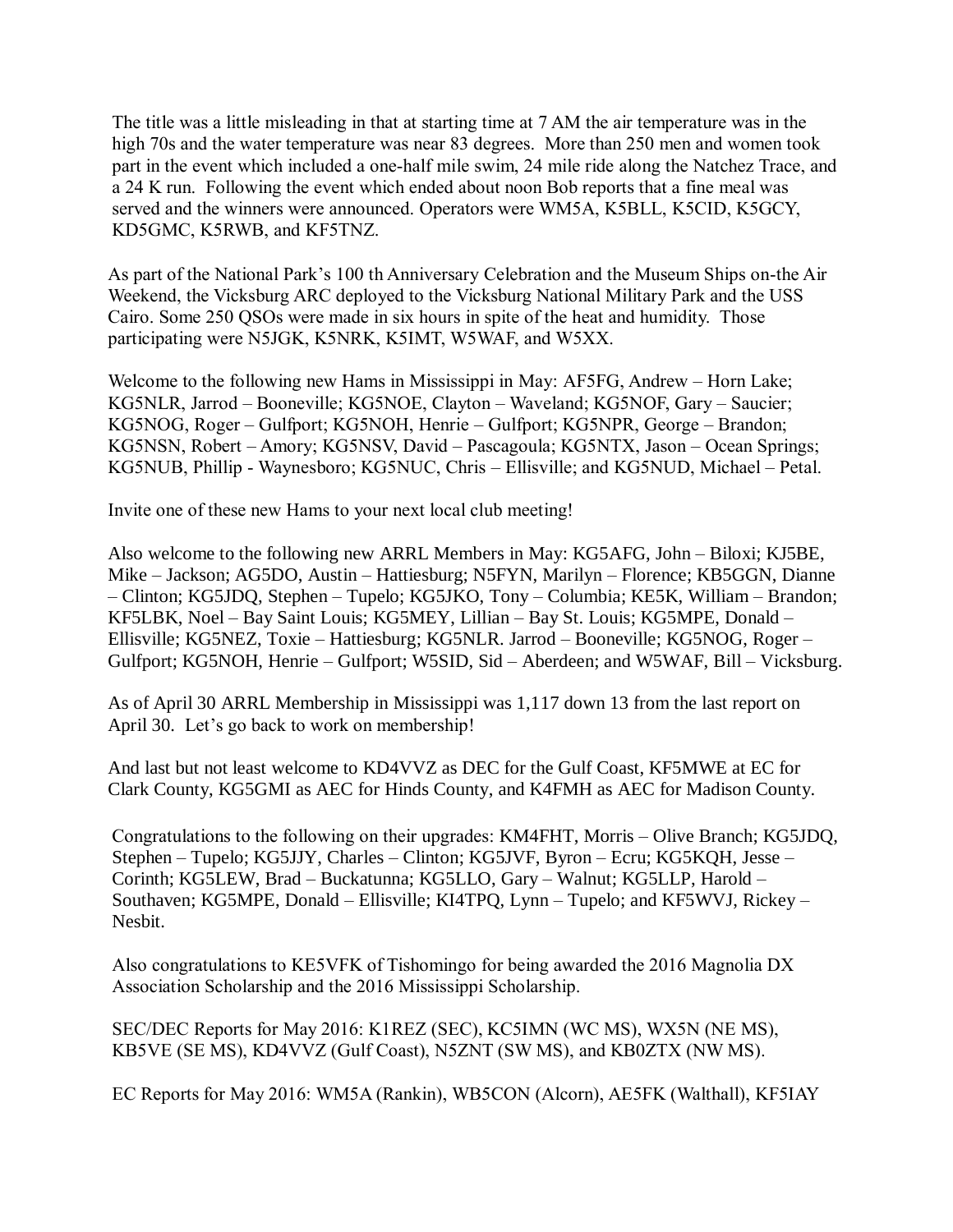(Carroll and Montgomery)), KA5ICO (Chickasaw), KC5IIW (Scott), KF5IMA (Lafayette), KC5IMN (Copiah, Hinds, Madison, and Yazoo), N5LJC (Marion), KE5MIS (Yalobusha), K5MOZ (Jackson), N5MZ (Forrest), WX5N (Prentiss), AF5PO (Tishomingo), AE5QP (Greene), N5SP (Lamar), WA5TEF (Lee), KD4VVZ (George), KF5WVJ (DeSoto), N5ZNT (Franklin, Lincoln, and Wilkinson), and KB0ZTX (Marshall).

Club Newsletter/Reports (Editor): Meridian ARC (W5MAV – 20 years as editor!) and West Central Mississippi ARES District (KC5IMN).

HF Net Reports - sessions/QNI/QTC (Net Manager)

Magnolia Section Net 31/1057/5 (K5DSG)

MPP HF Net 2/21/0 (W5DIX)

MS Baptist Hams Net 3/12/0 (WF5F)

MSPN 31/1996/15 (K5NRK)

MS-NBEMS Net 5/22/5 (N5TQF)

VHF Net Reports - sessions/QNI/QTC (Net Manager)

Alcorn County ARES 5/59/0 (WB5CON)

Booneville and Prentiss County Weekly Net 5/64/0 (WX5N)

Capital Area Em Net 5/49/0 (K5XU)

DeSoto County Emergency Training and Information Net 5/94/1 (KF5WVJ/N5PYQ)

Forest County ARES Net 2/25/1 (N5MZ)

Hattiesburg ARC Emergency 2M Net 5/100/0 (K5TLL)

Hattiesburg 2M Simplex Net 1/13/0 (K5TLL)

Hattiesburg ARC 10M Simplex Net 5/41/0 (K5TLL)

Jackson County Em Net 26/612/0 (K5MOZ)

Lowndes County ARC Net 5/44/0 (KF5AZ)

MDXA Net 5/41/0 (N5GD)